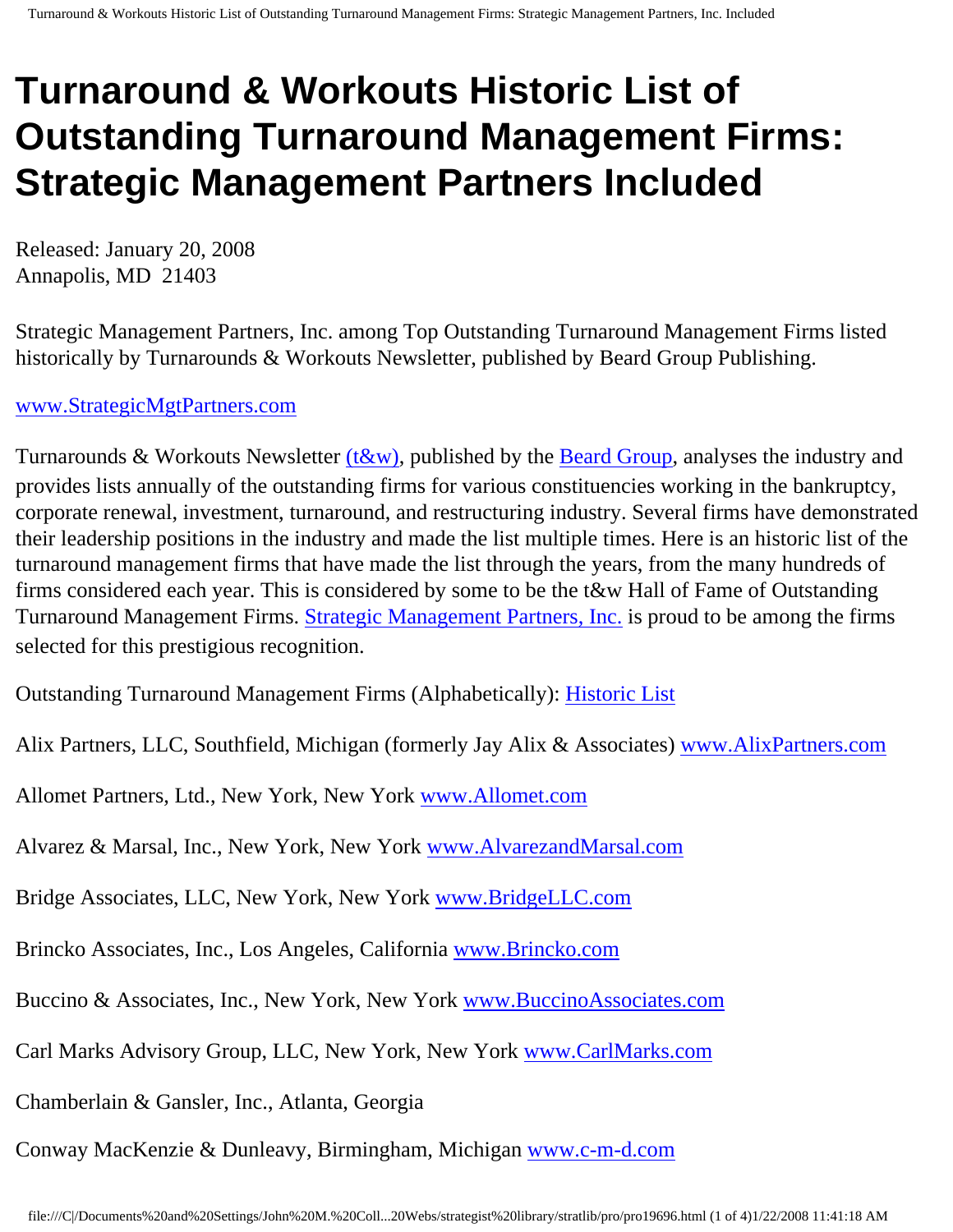Chrysalis Management Group, LLC, Los Angeles, California [www.ccpfund.com](http://www.ccpfund.com/)

Deloitte Consulting, New York, New York [www.Deloitte.com](http://www.deloitte.com/)

Development Specialists, Inc., Chicago, Illinois [www.dsi.biz](http://www.dsi.biz/)

Durkee Sharlit Associates, Los Angeles, California

Executive Sounding Board Associates, Philadelphia, Pennsylvania [www.esba.com](http://www.esba.com/)

Focus Management Group, Tampa, Florida [www.focusmg.com](http://www.focusmg.com/)

FTI Consulting, Inc., New York, New York (formerly PriceWaterhouseCoopers) [www.FTIconsulting.](http://www.fticonsulting.com/) [com](http://www.fticonsulting.com/)

Getzler Henrich & Associates, LLC, New York, New York [www.GetzlerHenrich.com](http://www.getzlerhenrich.com/)

Goldin Associates, LLC, New York, New York [www.GoldinAssociates.com](http://www.goldinassociates.com/)

Hadco International, Conroe, Texas [www.HadcoInternational.com](http://www.hadcointernational.com/)

Huron Consulting Group, Chicago, Illinois (includes Glass & Associates, Inc. and Pate Winters & Stone) [www.HuronConsultingGroup.com](http://www.huronconsultinggroup.com/)

Hamstreet & Associates, Portland, Oregon [www.Hamstreet.net](http://www.hamstreet.net/)

Lake Pointe Partners, LLC, Chicago, Illinois (includes Turnaround & Crisis Management) [www.](http://www.lakepointepartners.com/) [LakePointePartners.com](http://www.lakepointepartners.com/)

Kibel, Green, Inc., Santa Monica, California [www.KibelGreen.com](http://www.kibelgreen.com/)

Mesirow Financial Consulting, LLC, New York, New York [www.MesirowFinancial.com](http://www.mesirowfinancial.com/)

Morris Anderson & Associates, Ltd., Des Plaines, Illinois [www.Morris-Anderson.com](http://www.morris-anderson.com/)

NachmanHaysBrownstein Inc., Narberth, Pennsylvania [www.NHBteam.com](http://www.nhbteam.com/)

Nightingale & Associates LLC, Stamford, Connecticut [www.Nightingale.biz](http://www.nightingale.biz/)

Pace Group, Dallas, Texas

Palmieri Company, New York, New York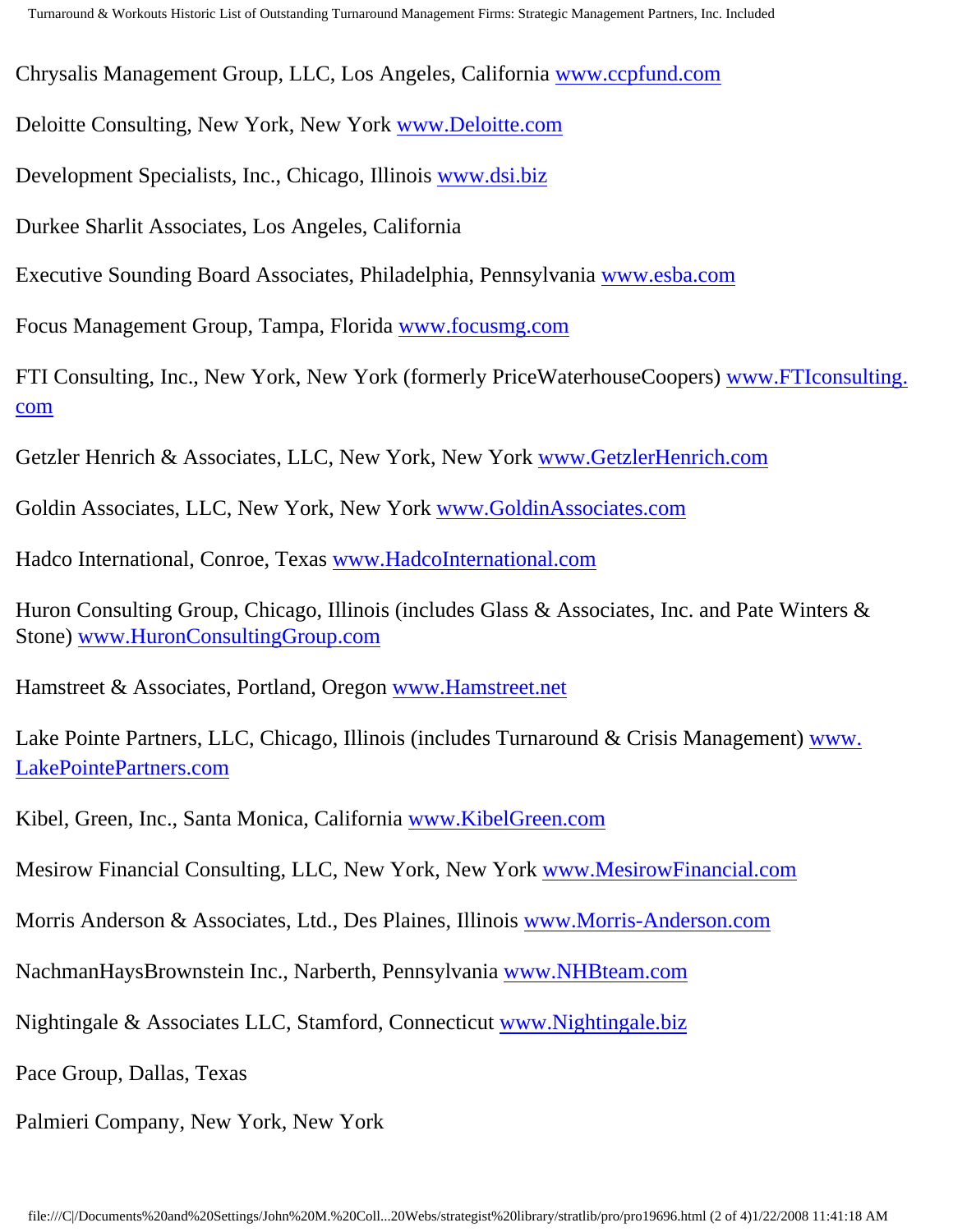Turnaround & Workouts Historic List of Outstanding Turnaround Management Firms: Strategic Management Partners, Inc. Included

PriceWaterhouseCoopers Business Regeneration Services, Dallas, Texas [www.pwc.com](http://www.pwc.com/)

#### Sigoloff & Associates, Santa Monica, California

Strategic Management Partners, Inc., Annapolis, Maryland [www.StrategicMgtPartners.com](http://www.strategicmgtpartners.com/)

XRoads Solutions Group, Santa Ana, California (formerly Crossroads Capital Partners) [www.XRoadsllc.](http://www.xroadsllc.com/) [com](http://www.xroadsllc.com/)

End of Historic List

Our Firm: [Strategic Management Partners, Inc.](http://www.turnaroundmanagement.us.com/)

[Strategic Management Partners, Inc.](http://www.strategicmanagementpartnersinc.com/) is a nationally recognized turnaround management, corporate renewal governance and equity capital investing firm. Helping clients support litigation, recover assets, restore value to troubled portfolio companies, prepare entities for 'cash out' at maximum value, interim executive leadership, and invest private equity in underperforming distressed troubled opportunities. Advisors to Presidents Bush(41 and 43), Clinton, and Yeltsin, World Bank, EBRD, Company Boards, and Equity Capital Investors on leadership, governance, turnaround management and equity investing. Turnarounds & Workouts Magazine has twice named SMP among the [Top Outstanding Turnaround](http://members.aol.com/Strategist/twtop12.html) [Management Firms](http://members.aol.com/Strategist/twtop12.html). SMP was named [2007 Maryland Small Business of the Year](http://members.aol.com/Stratlib3/mccsbyr.html) and received the Governor's Citation as a special tribute to honor their selection from Governor Martin J. O'Malley, The State of Maryland.

### Our Leader:

[John M. Collard](http://www.strategistlibrary.com/) is Chairman of Annapolis, Maryland-based Strategic Management Partners, Inc. (410- 263-9100, [www.StrategicMgtPartners.com](http://www.strategicmgtpartners.com/) ) and specializes in interim executive leadership, asset recovery, corporate renewal governance, and investing in underperforming distressed troubled companies. He is [Past Chairman of the Turnaround Management Association](http://members.aol.com/Strategist/pastchair.html), a Certified Turnaround Professional, and brings 35 years senior C-Level operating leadership, \$85M asset recovery, 40+ transactions worth \$780M+, and \$80M fund management expertise to run troubled companies, and advise company boards, litigators, institutional and private equity investors.

### [#](http://members.aol.com/Strategist/home.html)[#](http://members.aol.com/Strategist/sitemap.html)[#](http://members.aol.com/Strategist/urllist.txt)

Reference:

[www.StrategicMgtPartners.com](http://www.strategicmgtpartners.com/)

[StrategicMgtPartners Library](http://members.aol.com/stratlib3/liblinx.html)